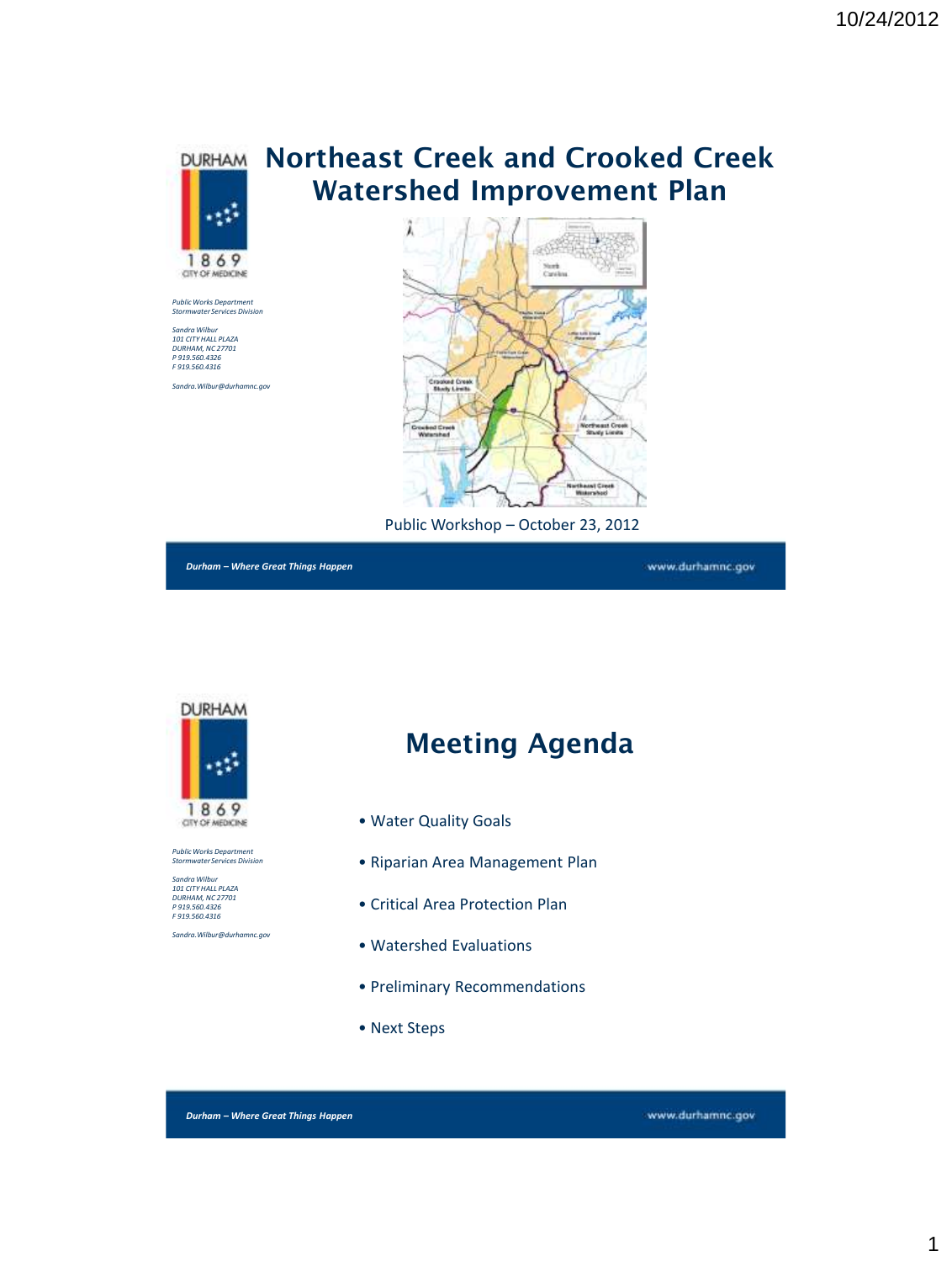

*Sandra Wilbur 101 CITY HALL PLAZA DURHAM, NC 27701 P 919.560.4326 F 919.560.4316*

*Sandra.Wilbur@durhamnc.gov*

www.durhamnc.gov



Both watersheds are regulated by the Jordan Lake Nutrient Management Strategy ("Jordan Rules")

*Durham – Where Great Things Happen*



**Water Quality Goals**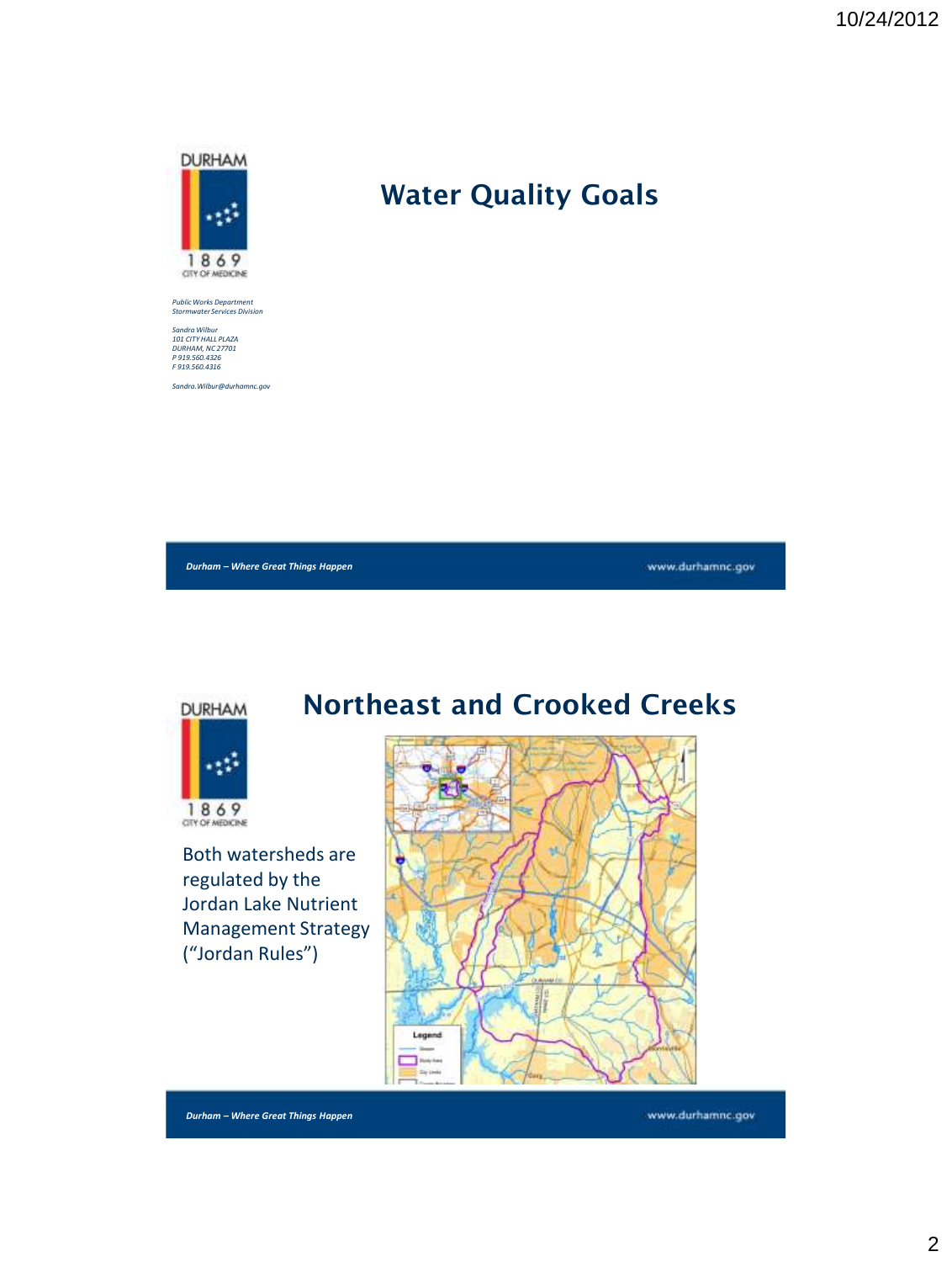



*Sandra Wilbur 101 CITY HALL PLAZA DURHAM, NC 27701 P 919.560.4326 F 919.560.4316*

*Sandra.Wilbur@durhamnc.gov*

## **Pollutant Reduction Goals**

#### **Total Nitrogen:**

- 35% reduction FROM 2001 annual load
- Based on Jordan Lake Nutrient Management Strategy



**Total Phosphorus:**

- 5% reduction FROM 2001 annual load
- Based on Jordan Lake Nutrient Management Strategy

*Durham – Where Great Things Happen*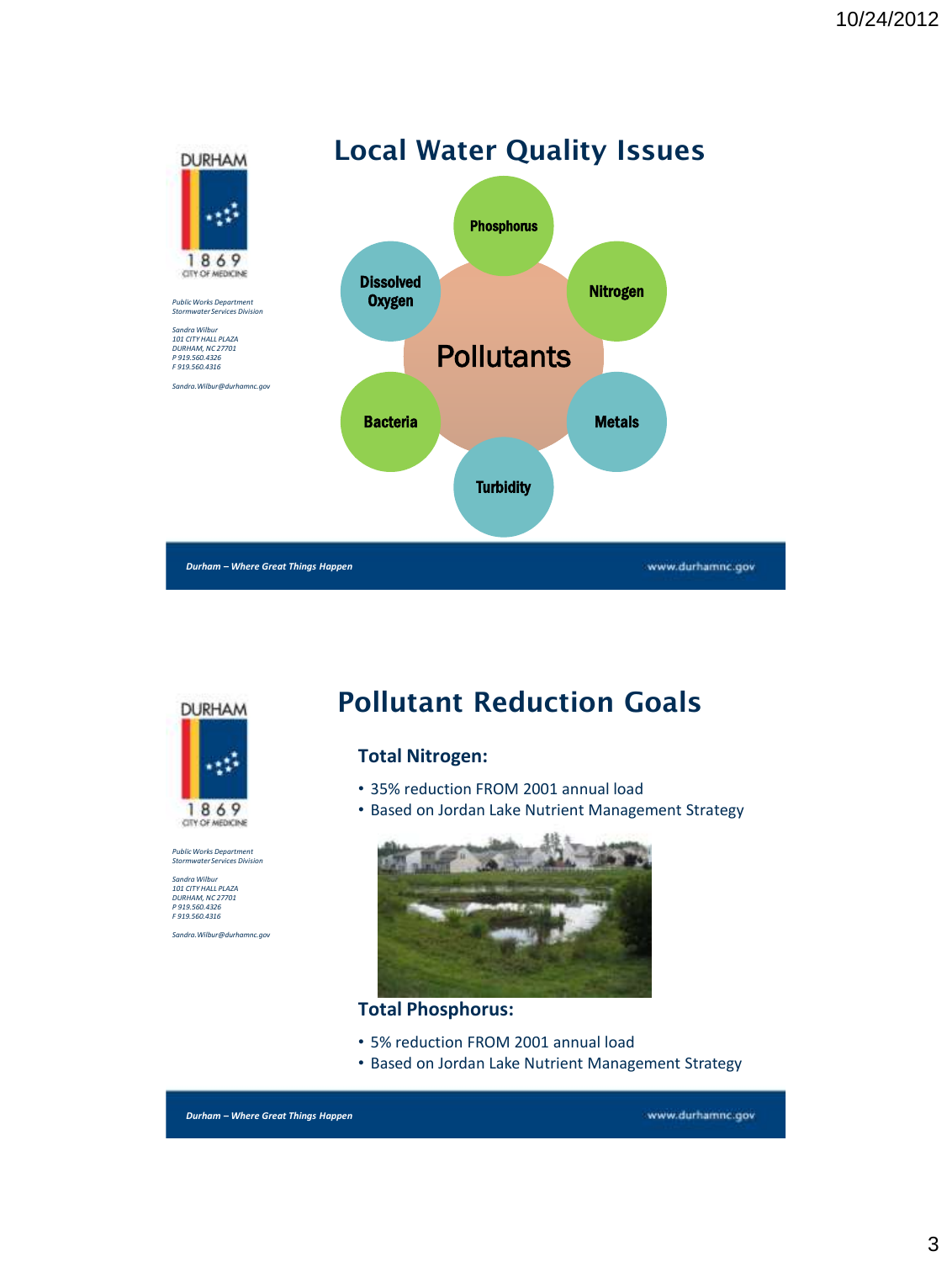

# **Pollutant Reduction Goals**

#### **Sediment:**

- 1,600 lbs/ac/yr
- Based on protection of aquatic species from monitoring in the Piedmont region of Georgia



#### **Fecal Coliform:**

- 4.1 cfu\*10<sup>9</sup>/ac/yr
- Based on water quality standard of 200/100ml & average annual creek flow

*Durham – Where Great Things Happen*

www.durhamnc.gov



#### **Pollutant Reduction Goals Copper:**

- 0.03 lb/ac/yr
- Based on "Action Level" in North Carolina and average annual creek flow



*Sandra Wilbur 101 CITY HALL PLAZA DURHAM, NC 27701 P 919.560.4326 F 919.560.4316*

*Sandra.Wilbur@durhamnc.gov*



- **Zinc:**
- 0.22 lb/ac/yr
- Based on "Action Level" in North Carolina and average annual creek flow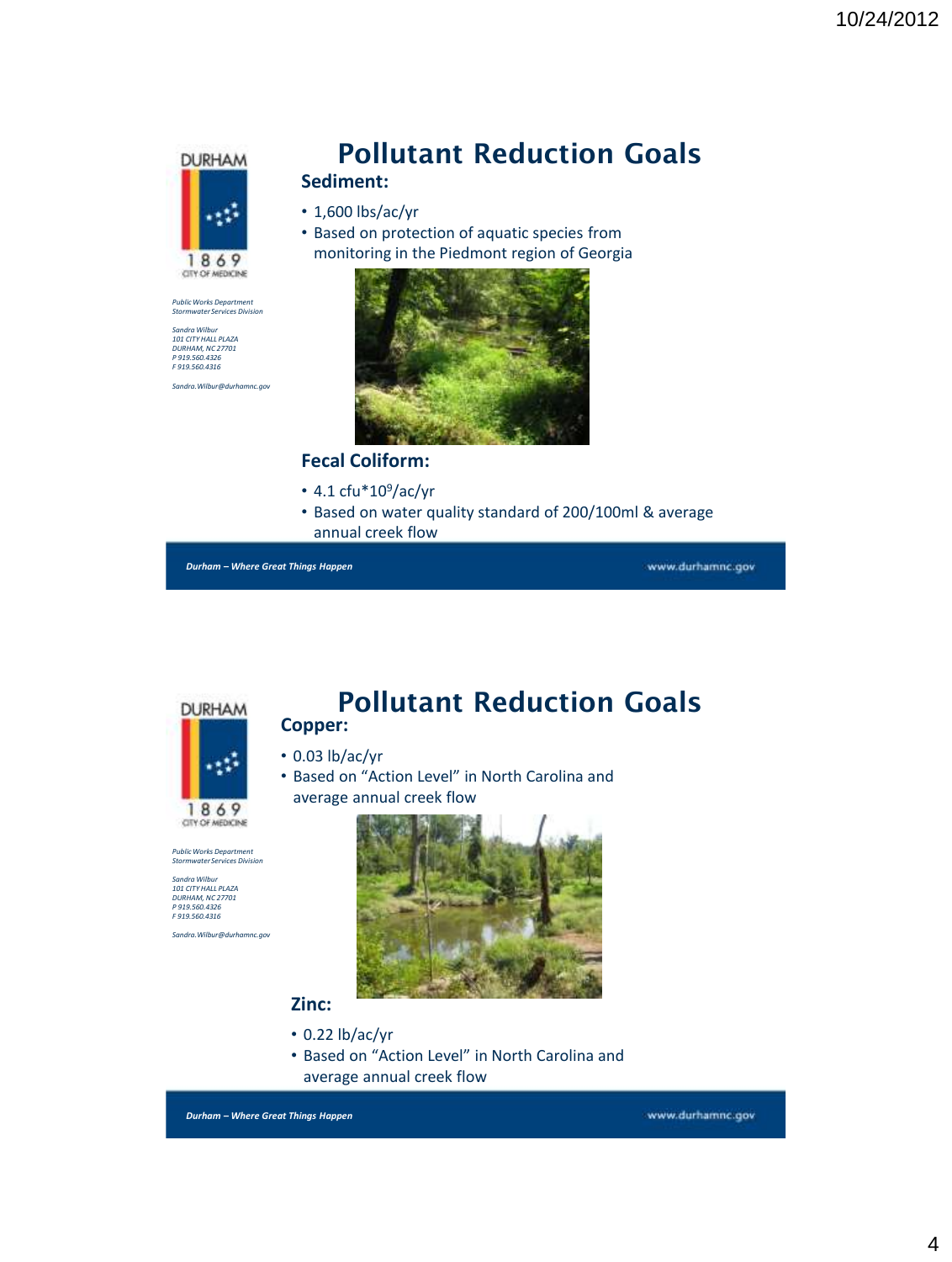

### **Riparian Area Management Plan**

#### **Goals of the Riparian Area Management Plan**:

• Develop improved maintenance procedures for Cityowned land along creeks that protects and improves water quality:

- Utility easements
- Parks
- Greenway Trails

• Serve as a guide for city-wide procedures, not tied to specific watershed

• Comply with buffer rules for the Neuse and Jordan Lake watersheds



*Durham – Where Great Things Happen*

www.durhamnc.gov



**Riparian Area Management Plan**

#### **Goals of the Riparian Area Management Plan**:

- Riparian Area Management Plan was developed as part of the Ellerbe Creek WIP
- *Public Works Department Stormwater Services Division Sandra Wilbur 101 CITY HALL PLAZA DURHAM, NC 27701*

*P 919.560.4326 F 919.560.4316 Sandra.Wilbur@durhamnc.gov* • Modified and updated for the Third Fork Creek and Northeast/Crooked Creek WIPs

- Stormwater Services partners with Parks and Recreation Department:
	- "Let It Grow" Fact Sheet
	- "Let It Grow" video
	- Public Outreach

*Durham – Where Great Things Happen*

www.durhamnc.gov

5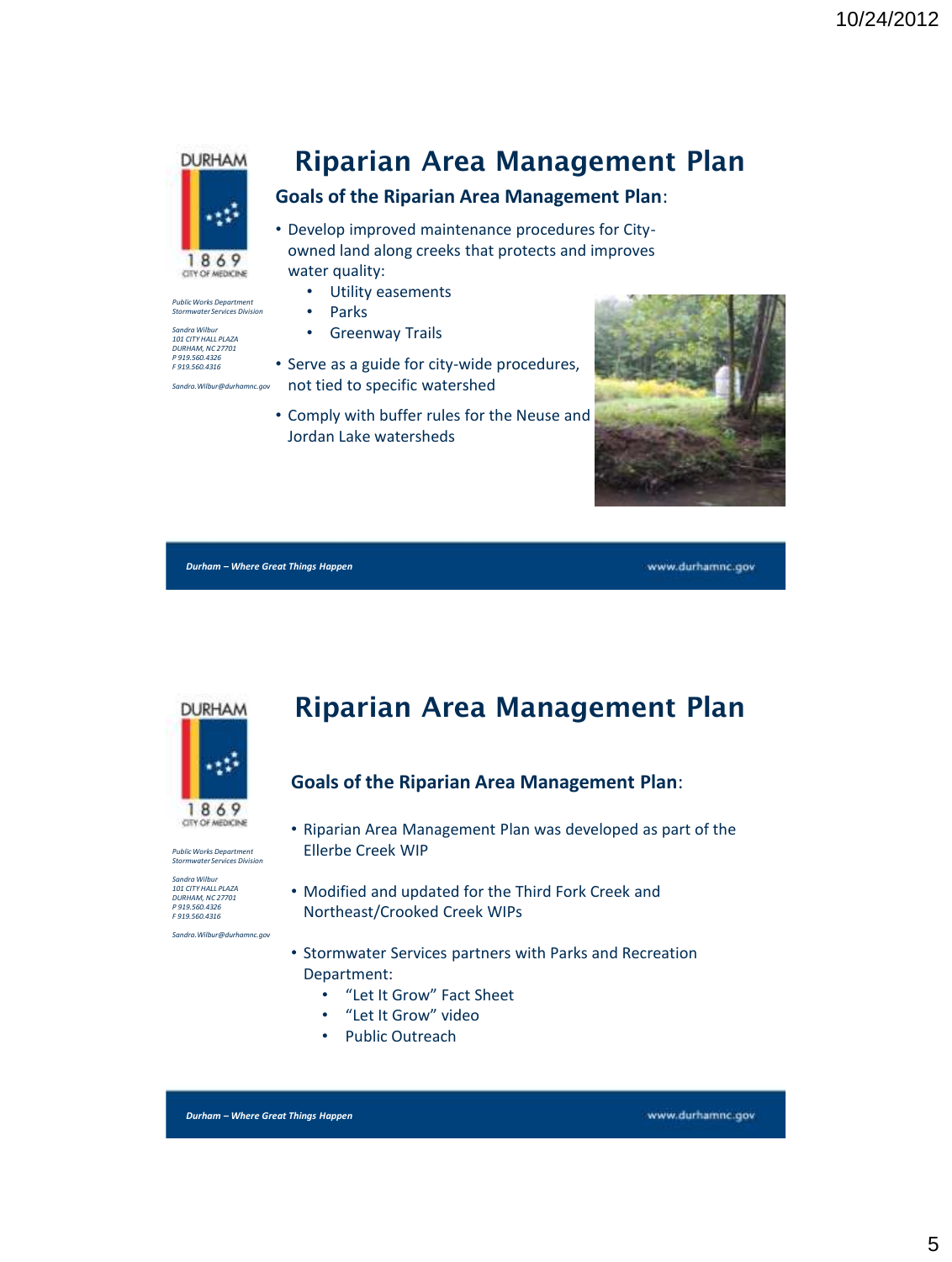

#### **Public Outreach**:

- Let It Grow Fact Sheet
- "No Mow" video



**Riparian Area Management Plan**

**Service Service** 

**SLOGICAL BERRITT** 

T SAVINGS ABAN

WITER QUALITY DEMENTS



F.A.Q. Fingurety Asked Curstices What do the big Mos ideas consert

**Carl off an then** 

Will other answer of the party acty to me

More information



*Durham – Where Great Things Happen*

www.durhamnc.gov



*Public Works Department Stormwater Services Division*

*Sandra Wilbur 101 CITY HALL PLAZA DURHAM, NC 27701 P 919.560.4326 F 919.560.4316*

*Sandra.Wilbur@durhamnc.gov*

## **Critical Area Protection Plan**

*Durham – Where Great Things Happen*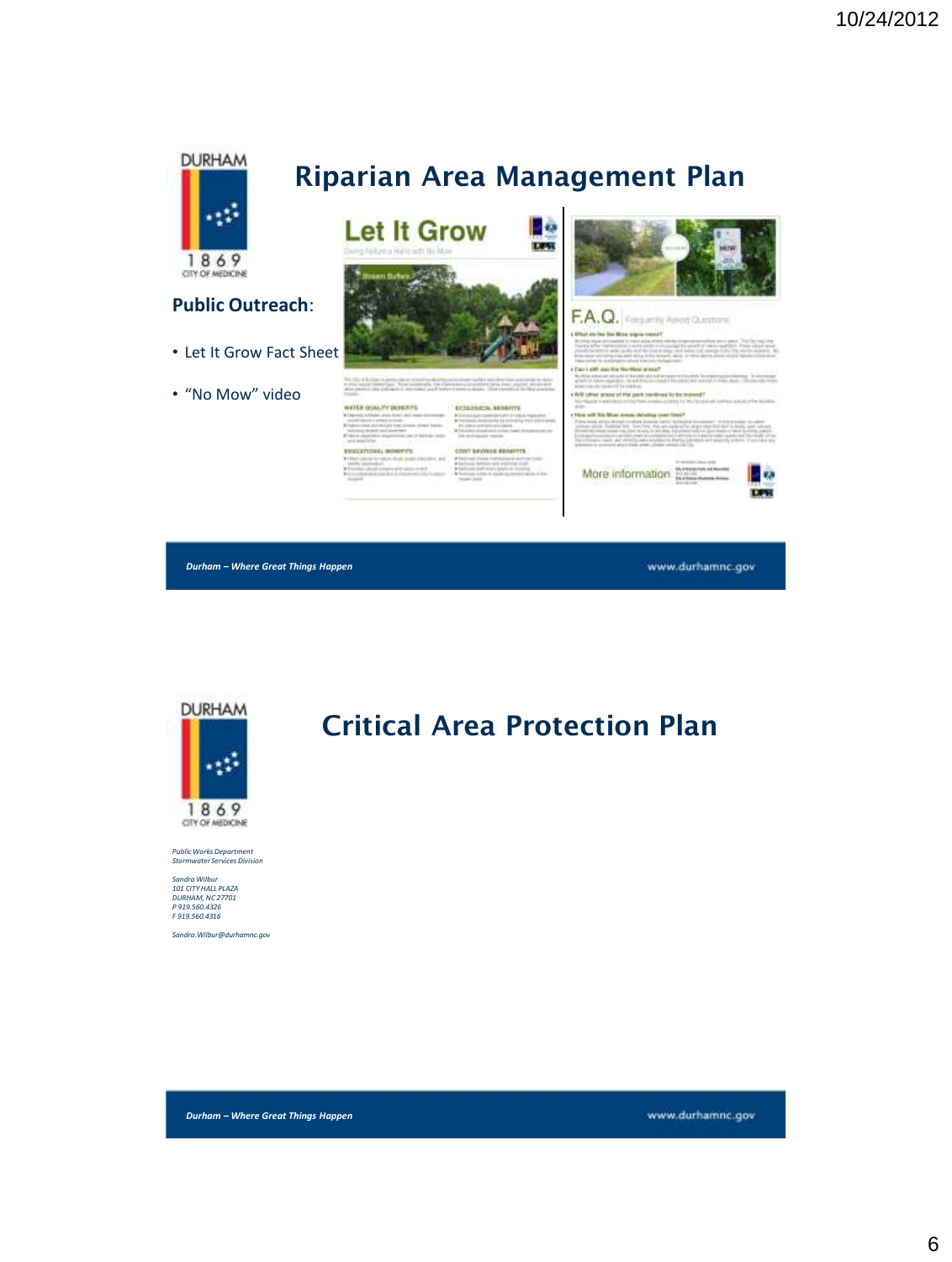

*Sandra Wilbur 101 CITY HALL PLAZA DURHAM, NC 27701 P 919.560.4326 F 919.560.4316*

*Sandra.Wilbur@durhamnc.gov*

**Critical Area Protection Plan**

#### **Goals of the Critical Area Protection Plan**:

- Protect and preserve high-quality streams and their riparian buffers
- Create a continuous forested riparian corridor along Northeast and Crooked Creeks
- Expand existing natural areas (e.g., open spaces, parks, and greenways)

*Durham – Where Great Things Happen*

www.durhamnc.gov



*Public Works Department Stormwater Services Division Sandra Wilbur 101 CITY HALL PLAZA DURHAM, NC 27701 P 919.560.4326 F 919.560.4316 Sandra.Wilbur@durhamnc.gov* **Critical Area Protection Plan**

#### **Recommendations**:

- Protect high-quality riparian buffers in 107 areas
- Protect and preserve 17 "Urban Gems"
- Acquire sites of 15 high-priority new Stormwater Control Measures



*Durham – Where Great Things Happen*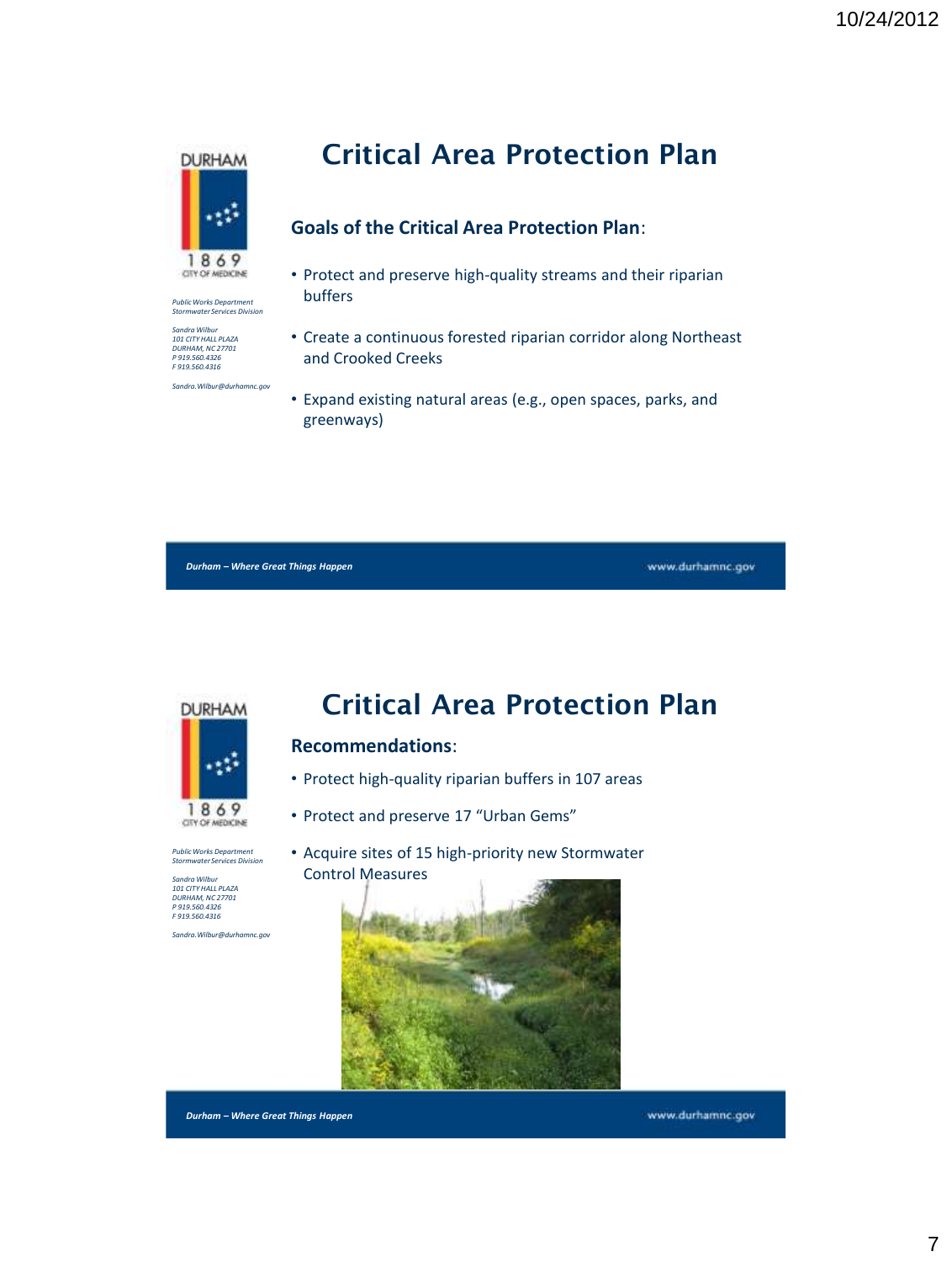

*Sandra.Wilbur@durhamnc.gov*

## **Critical Area Protection Plan**

**Han** 

ì

www.durhamnc.gov

**Turnalistics** 

tirka

п

Khryd Status<br>Polity Anticity<br>Pit Civi Ball Port

sales and demands

*Durham – Where Great Things Happen*



*Public Works Department Stormwater Services Division*

*Sandra Wilbur 101 CITY HALL PLAZA DURHAM, NC 27701 P 919.560.4326 F 919.560.4316*

*Sandra.Wilbur@durhamnc.gov*



**Figure 2** EXAMPLE CONTINUES MAP

*Durham – Where Great Things Happen*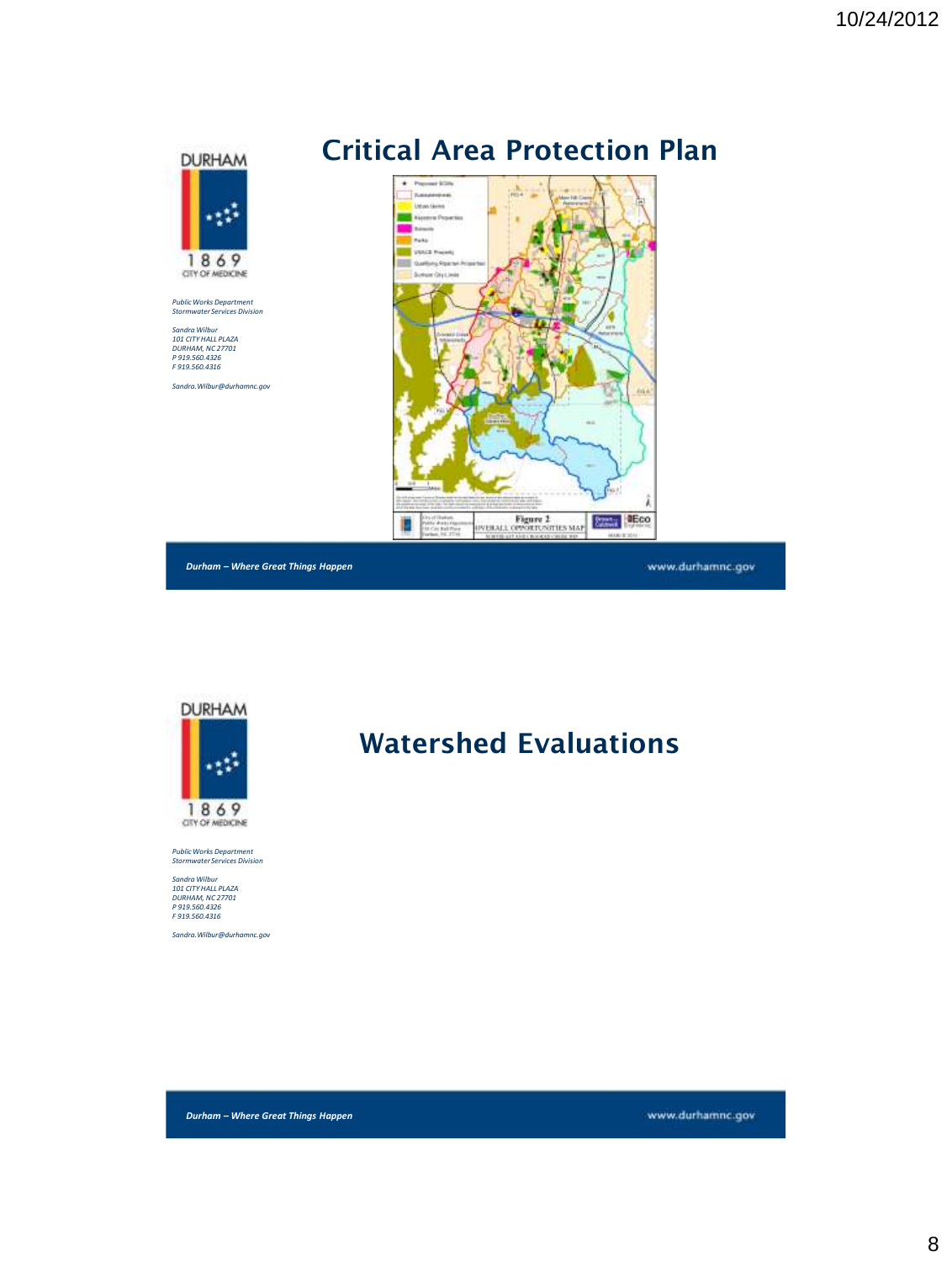



### **Existing Conditions**

| Pollutant Reduction Provided by Existing BMPs under Future Land Use Conditions |                                |                                  |                                |                                                |                       |                            |  |  |  |  |
|--------------------------------------------------------------------------------|--------------------------------|----------------------------------|--------------------------------|------------------------------------------------|-----------------------|----------------------------|--|--|--|--|
| Summary<br><b>Points</b>                                                       | <b>Pollutant Yield</b>         |                                  |                                |                                                |                       |                            |  |  |  |  |
|                                                                                | <b>Nitrogen</b><br>(lbs/ac/yr) | <b>Phosphorus</b><br>(lbs/ac/yr) | <b>Sediment</b><br>(lbs/ac/yr) | <b>Fecal Coliform</b><br>(cfu x $10^9$ /ac/yr) | Copper<br>(lbs/ac/yr) | <b>Zinc</b><br>(lbs/ac/yr) |  |  |  |  |
| Northeast Creek near Scott<br>King Rd.                                         | 19.6                           | 1.12                             | 1.250                          | 5.1                                            | 0.09                  | 0.56                       |  |  |  |  |
| <b>Water Quality Goals</b>                                                     | 12.3                           | 1.1                              | 1.600                          | 4.1                                            | 0.03                  | 0.22                       |  |  |  |  |
|                                                                                |                                |                                  |                                |                                                |                       |                            |  |  |  |  |
| <b>Crooked Creek at Scott King</b><br>Rd.                                      | 13.2                           | 0.51                             | 1.360                          | 6.8                                            | 0.06                  | 0.38                       |  |  |  |  |
| <b>Water Quality Goals</b>                                                     | 7.9                            | 0.46                             | 1.600                          | 4.1                                            | 0.03                  | 0.22                       |  |  |  |  |

*Durham – Where Great Things Happen*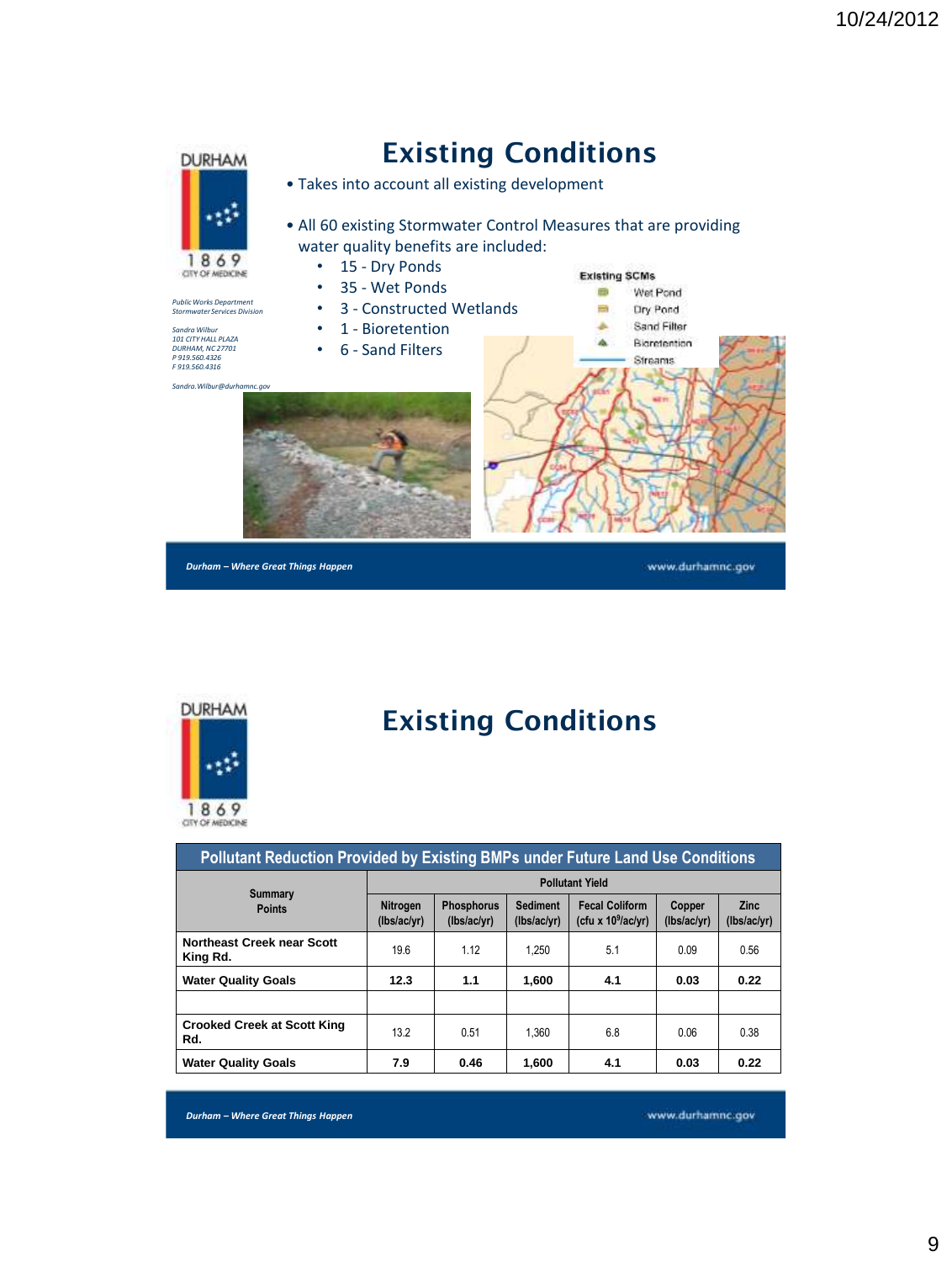

## **Watershed Evaluations**

**Evaluate the water quality benefits of various measures or programs:**

- Add Retrofit Stormwater Control Measures (SCMs) to existing developed areas
- Retrofit existing SCMs
- Stream Restoration Projects
- The Stormwater Ordinance (Stormwater Performance Standards for Development)
- New SCMs for all City-owned property and right-of-ways
- New SCMs for targeted commercial and industrial land uses
- Sanitary Sewer Collection System Upgrades (e.g., reduce SSOs, leaks, spills)

*Durham – Where Great Things Happen*

www.durhamnc.gov



*Public Works Department Stormwater Services Division*



- A "Watershed Scenario" consists of a one or more of these water quality improvement measures or programs
- The annual reduction in pollutant load was estimated for each scenario
- Results are compared to the water quality goals to gauge effectiveness





*Durham – Where Great Things Happen*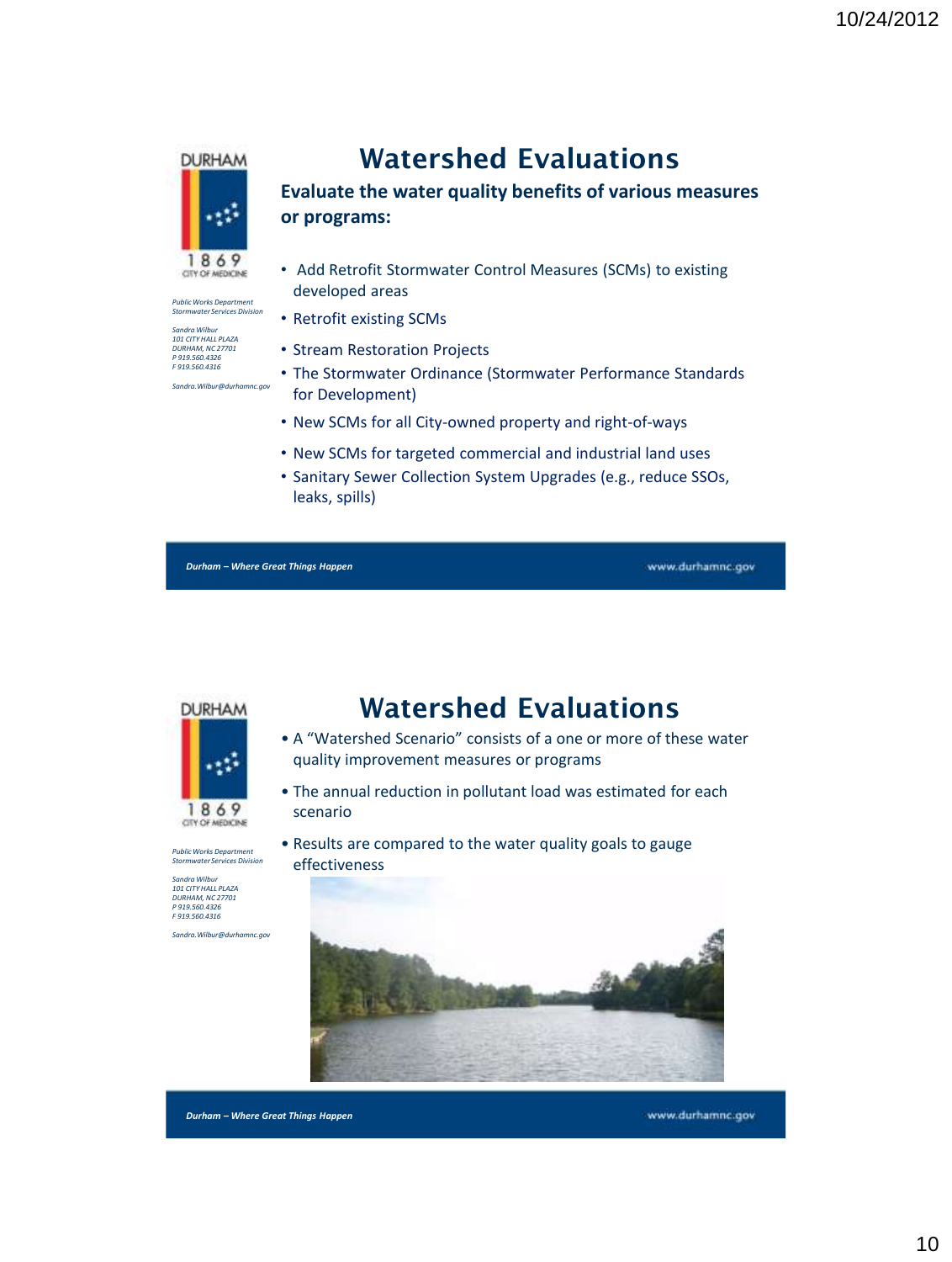

*Sandra Wilbur 101 CITY HALL PLAZA DURHAM, NC 27701 P 919.560.4326 F 919.560.4316*

*Sandra.Wilbur@durhamnc.gov*

### **Recommended Plan**

Combination of several water quality improvement measures:

- Retrofit existing Stormwater Control Measures
- Implement Retrofit Stormwater Control Measures to existing developed areas
- Implement stream restoration projects
- Stormwater Performance Standards for Development **Ordinance**
- Target SCM Retrofits for Commercial and Industrial Property (typically >3 ac parcels)
- Sewer system upgrades to reduce SSOs, leaks, and spills from the sewer collection system by 90%

*Durham – Where Great Things Happen*

www.durhamnc.gov



### **Recommended Plan**

| <b>Pollutant Reduction Provided by the Recommended Plan</b> |                         |                                  |                                |                                                         |                       |                            |  |  |  |
|-------------------------------------------------------------|-------------------------|----------------------------------|--------------------------------|---------------------------------------------------------|-----------------------|----------------------------|--|--|--|
| Summary<br><b>Points</b>                                    | <b>Pollutant Yield</b>  |                                  |                                |                                                         |                       |                            |  |  |  |
|                                                             | Nitrogen<br>(lbs/ac/yr) | <b>Phosphorus</b><br>(lbs/ac/yr) | <b>Sediment</b><br>(lbs/ac/yr) | <b>Fecal Coliform</b><br>(cfu x 10 <sup>9</sup> /ac/yr) | Copper<br>(lbs/ac/yr) | <b>Zinc</b><br>(lbs/ac/yr) |  |  |  |
| Northeast Creek near Scott<br>King Rd.                      | 13.0 *(34%)             | $0.54$ (52%)                     | 810 (35%)                      | 3.70 (27%)                                              | $0.06$ (33%)          | $0.35$ (39%)               |  |  |  |
| <b>Water Quality Goals</b>                                  | 12.3                    | 1.1                              | 1,600                          | 4.1                                                     | 0.03                  | 0.22                       |  |  |  |
|                                                             |                         |                                  |                                |                                                         |                       |                            |  |  |  |
| <b>Crooked Creek at Scott King</b><br>Rd.                   | $11.2$ (15%)            | $0.44$ (14%)                     | 1,140 (16%)                    | 4.26 (37%)                                              | $0.05$ (17%)          | 0.33(13%)                  |  |  |  |
| <b>Water Quality Goals</b>                                  | 7.9                     | 0.46                             | 1,600                          | 4.1                                                     | 0.03                  | 0.22                       |  |  |  |

\* Parenthesis reflect percent reduction from Existing Conditions Scenario

*Durham – Where Great Things Happen*